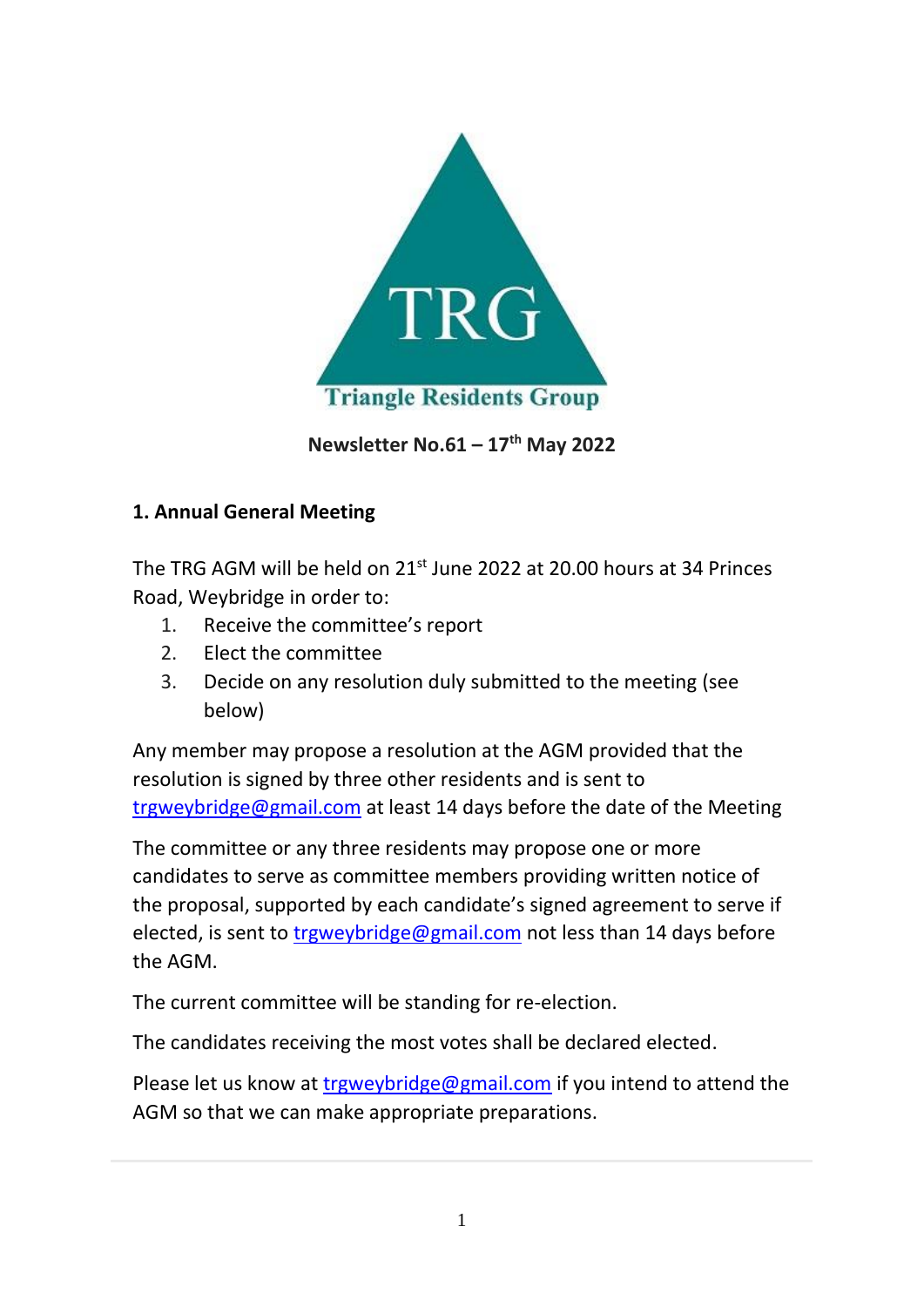# **5. 2. Parking in the Triangle**

Following the [TRG parking survey](https://www.trgweybridge.com/_files/ugd/5f3cf7_dc2f0787056848668a63129bfc36df0e.pdf) and subsequent meetings with Cllr Tim Oliver and representatives of the Parking Department in 2020, it was Surrey CC's advice that the Triangle should be included as a supplement to the Atkins Study, which is considering traffic and parking in Weybridge. This advice was informed by the wish to address the Triangle holistically and recognise the needs of residents, Manby Lodge School and businesses.

With this in mind, TRG representatives met with the Surrey CC team on 21<sup>st</sup> March 2022 and conveyed residents' concerns.

The Surrey CC team undertook to consider the points made, carry out further studies and revert.

# 3. **Land North West Of Campbell Cottage And 1 Beacon Mews South Road Weybridge Surrey KT13 9DX (Application, [2020/3213](http://emaps.elmbridge.gov.uk/ebc_planning.aspx?requesttype=parsetemplate&template=PlanningDetailsTab.tmplt&basepage=ebc_planning.aspx&appno:PARAM=2020/3213&address:PARAM=Land+North+West+Of+Campbell+Cottage+And+1+Beacon+Mews+South+Road+Weybridge+Surrey+KT13+9DZ&easting:PARAM=508341&northing:PARAM=164386&Filter=%5eAPPLICATION_NUMBER%5e=%272020/3213%27) Appeal Reference** [APP/K3605/W/22/3291046](https://acp.planninginspectorate.gov.uk/ViewCase.aspx?caseid=3291046)**)**

An appeal has been lodged against refusal by Elmbridge of an outline application for a detached two-storey building to provide 4 flats with no off-street parking.

The appellant has requested that the appeal be conducted through Written Representations.

TRG is planning to submit a third party representation.

Residents can make representations to the Inspector at  $APP/K3605/W/22/3291046$ . These must be submitted by 31<sup>st</sup> May 2022

## **7. 4. Application [2021/4385,](https://emaps.elmbridge.gov.uk/ebc_planning.aspx?requesttype=parsetemplate&template=PlanningDetailsTab.tmplt&basepage=ebc_planning.aspx&Filter=%5eAPPLICATION_NUMBER%5e=%272021/4385%27&history=36d357d92ae3456287889fe8aa430ee8&appno:PARAM=2021/4385&address:PARAM=3,%20Beacon%20Mews,%20%20South%20Road,%20Weybridge,%20KT13%209DZ&easting:PARAM=508332&northing:PARAM=164359) 3 Beacon Mews, South Road, Weybridge, KT13 9DZ**

This is an application for a first-floor extension with roof terrace to create an additional flat. Neither of the two apartments would have off-street parking.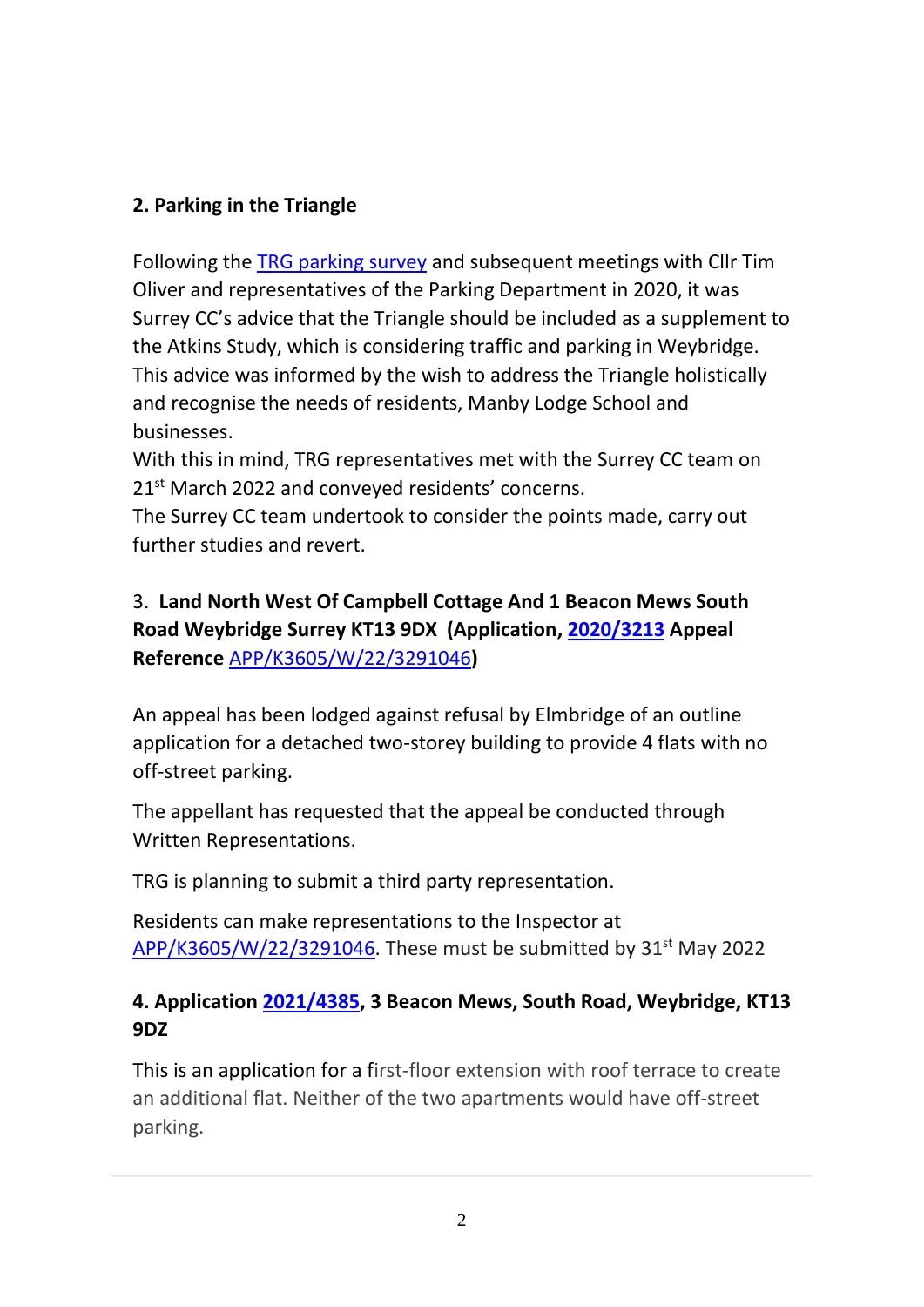As parking in South Road is extremely constrained and there is no capacity to absorb additional cars on-street, this means that the inevitable additional vehicles will seek parking spaces in the Triangle.

The application contains many obvious flaws, such as:

The creation of two flats would mean that both will fall short of national space standards

The claim that this is a "highly built-up area" forming part of the "town centre" in order to justify high density development. This is of course a local centre.

The building's footprint does not increase but the height certainly does. In effect, there will be an impact in terms of mass.

The Elmbridge parking standard for areas of high parking stress is still one parking place per residence. In this case, two residences created from the one house should mean two parking spaces. The applicant argues that no current off-street parking space exists therefore no additional provision is needed.

This ignores a series of decisions by Inspectors that have recognized the problem of parking stress in the area (see [APP/K3605/W/20/3259759](file:///D:/3259759.docx%20(trgweybridge.com)) & [APP/K3605/W/21/3271737\)](http://emaps.elmbridge.gov.uk/ebc_planning.aspx?requesttype=parseTemplate&template=PlanningPlansAndDocsTab.tmplt&Filter=%5eAPPLICATION_NUMBER%5e=%272020/1007%27&appno:PARAM=2020/1007&address:PARAM=91%20Queens%20Road,%20Weybridge,%20KT13%209UQ&northing:PARAM=164355&easting:PARAM=508343) and of the cumulative impact of no-parking applications on increasing that stress.

21 objections have been lodged.

The closing date for comments was 25th March 2022 but residents can submit their views until the Committee is held. No date for that meeting has yet been scheduled.

They can do this by email to [tplan@elmbridge.gov.uk,](mailto:tplan@elmbridge.gov.uk) remembering to include the application details and number and their own name and address, or via the EBC portal at **[2021/4385](https://emaps.elmbridge.gov.uk/ebc_planning.aspx?requesttype=parsetemplate&template=PlanningDetailsTab.tmplt&basepage=ebc_planning.aspx&Filter=%5eAPPLICATION_NUMBER%5e=%272021/4385%27&history=36d357d92ae3456287889fe8aa430ee8&appno:PARAM=2021/4385&address:PARAM=3,%20Beacon%20Mews,%20%20South%20Road,%20Weybridge,%20KT13%209DZ&easting:PARAM=508332&northing:PARAM=164359)**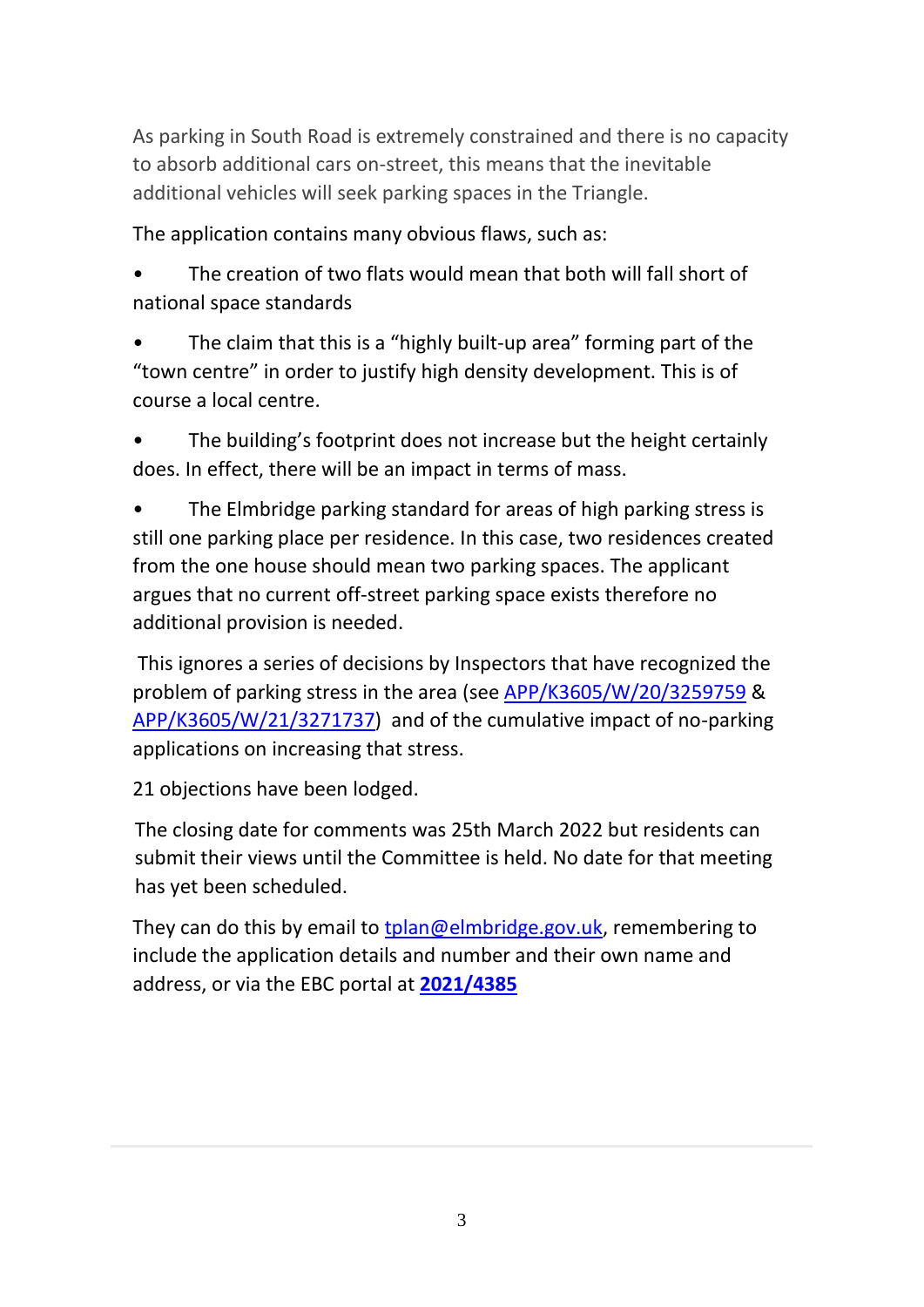# **5. Land North West Of Campbell Cottage And 1 Beacon Mews South Road Weybridge Surrey KT13 9DX (Application [2020/3188,](http://emaps.elmbridge.gov.uk/ebc_planning.aspx?requesttype=parsetemplate&template=PlanningDetailsTab.tmplt&basepage=ebc_planning.aspx&appno:PARAM=2020/3188&address:PARAM=Land%20North%20West%20Of%20Campbell%20Cottage%20And%201%20Beacon%20Mews%20South%20Road%20Weybridge%20Surrey%20KT13%209DX&easting:PARAM=508341&northing:PARAM=164386&Filter=%5eAPPLICATION_NUMBER%5e=%272020/3188%27) Appeal Reference [APP/K3605/W/21/3286858\)](https://acp.planninginspectorate.gov.uk/ViewCase.aspx?caseid=3286858)**

The application was for outline permission for a detached two-storey building to provide offices for use by the visually impaired. No off-street parking was proposed.

Following refusal at the Planning Committee on 1<sup>st</sup> October 2021, an appeal was lodged. TRG made a submission before the cut-off date of  $7<sup>th</sup>$ April 2022.

No decision has yet been announced.

#### **6. Number 6 Pine Grove**

This elegant 1860s villa has been bought by developers and the overgrown grounds have now been cleared to reveal a building of significant historical merit.

This was not obvious before the clearance as the house was hidden behind thick vegetation.

TRG has written to the Planning Department and the Elmbridge Conservation Officer, copied to Surrey County Council, to request that this building be locally listed.



8. A Triangle resident has also made an application to English Heritage.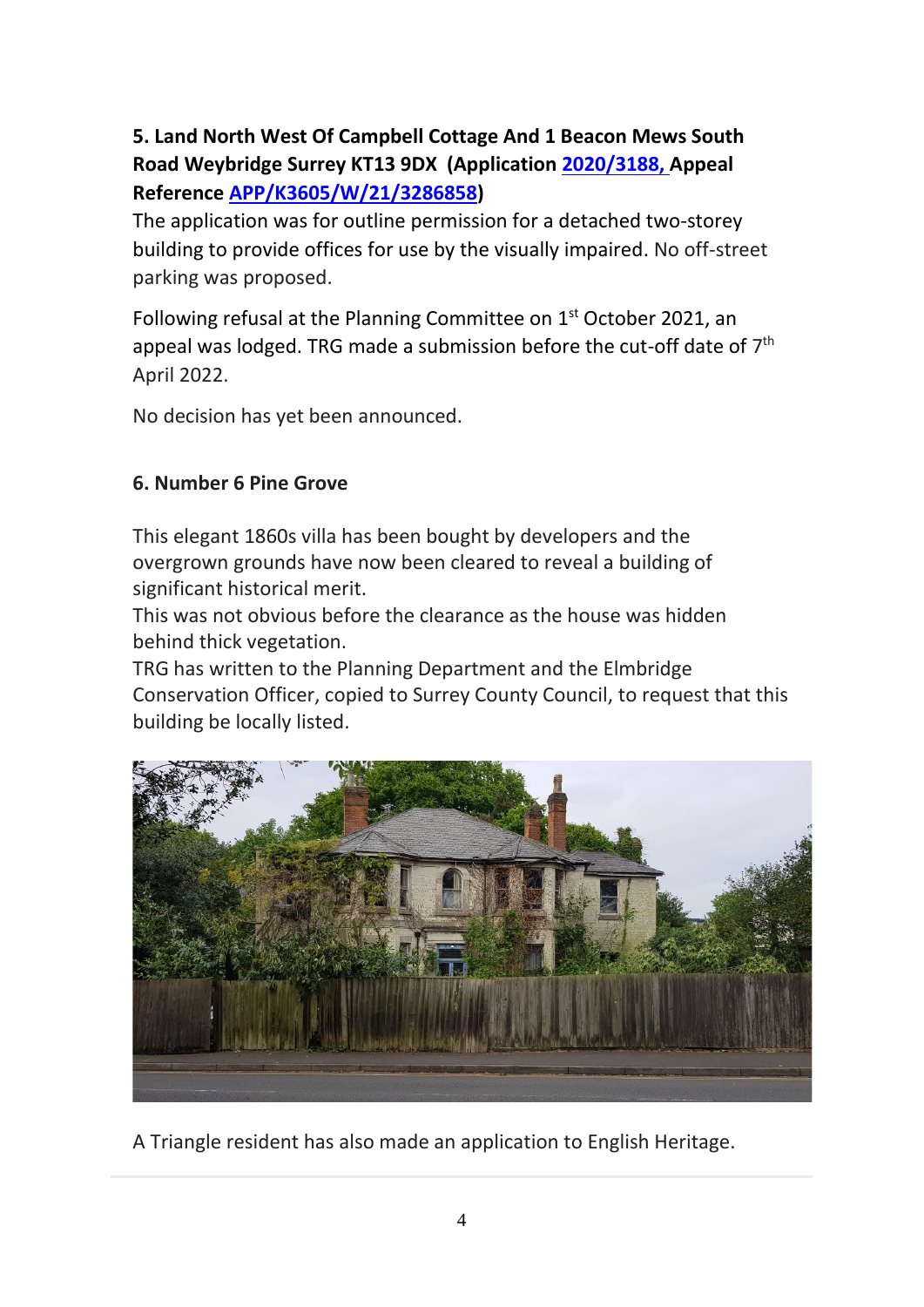### **9. 7. Weybridge Jubilee Fair and Arts Festival, 25th June 2022, Churchfields Recreation Ground, Weybridge from 12:00-18:00.**

The Weybridge Jubilee Fair and Arts Festival is being held on June 25<sup>th</sup>. You may even know someone who is performing or helping at a stall that afternoon. For this event the Weybridge Society and the Weybridge Town

Business Group are combining to honour the Queen's seventy years of service and launch the Weybridge Arts Festival at the Weybridge Community Fair. We are bringing together schools, community organisations, charities and churches to offer a day of celebration, fun, activity, music & the arts. Brooklands Museum will be exhibiting some of their vintage cars and we will also be holding a dog show which we expect will draw much interest. The event is being held on the Churchfields Recreation Park in the centre of Weybridge and run from noon to 6pm. It will be covered by Brooklands Radio and will receive extensive publicity.

Hamptons are among those supporting the Jubilee Fair and Arts festival this year and to help promote and advertise the event we would like to use a board campaign. We are reaching out to see if you would be amenable to having a board erected outside your property for about 3 weeks, ideally from the weekend of the 4<sup>th</sup> June. Previous



# **PROUD TO SUPPORT**